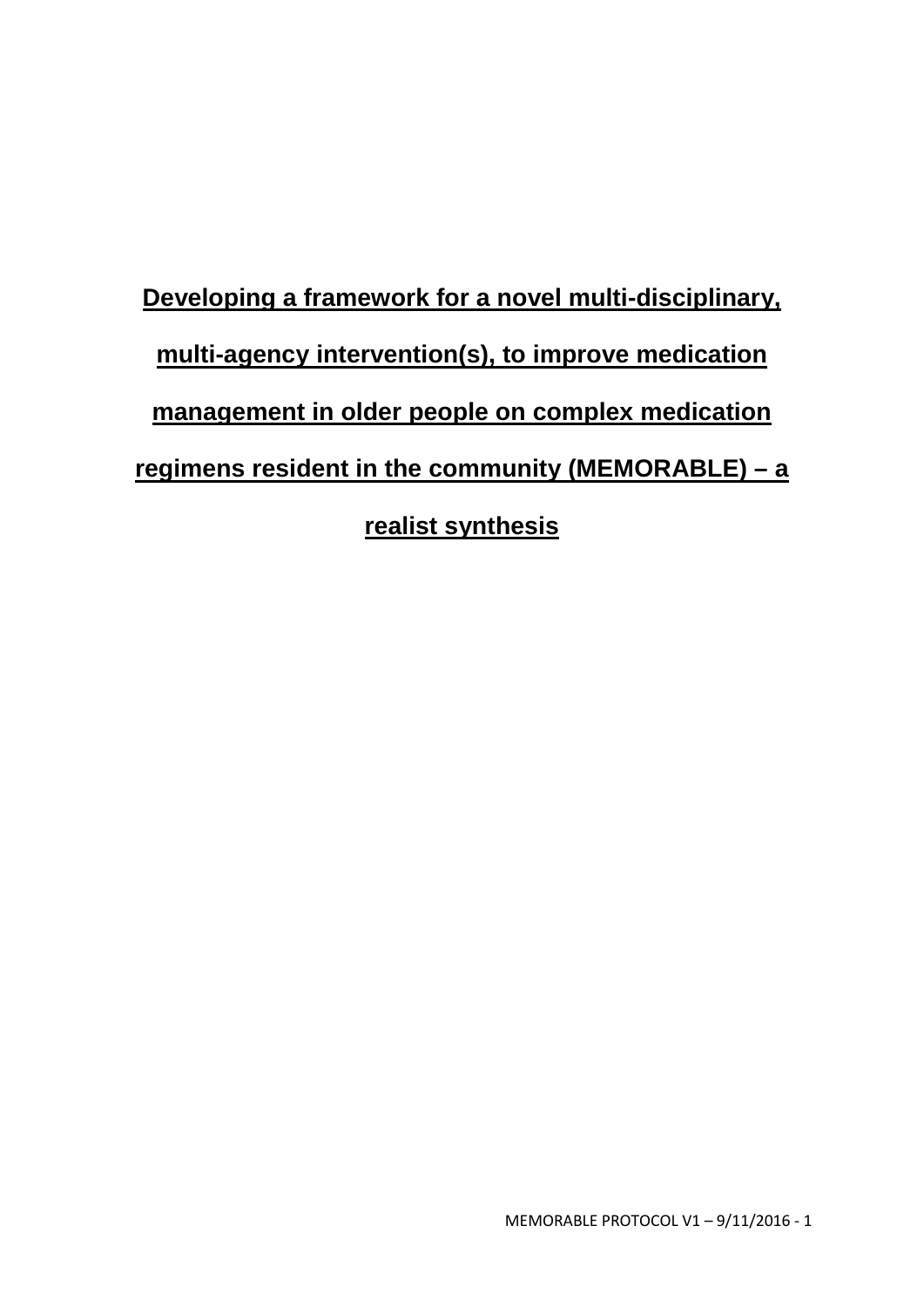| <b>IRAS Number:</b>     | To be confirmed                             |
|-------------------------|---------------------------------------------|
| <b>PROSPERO Number:</b> | CRD42016043506                              |
| <b>Sponsor</b>          | <b>Aston University</b>                     |
| <b>FUNDER</b>           | NIHR Health Services and Delivery Research. |
| <b>FUNDERS Number:</b>  | 15 137 01                                   |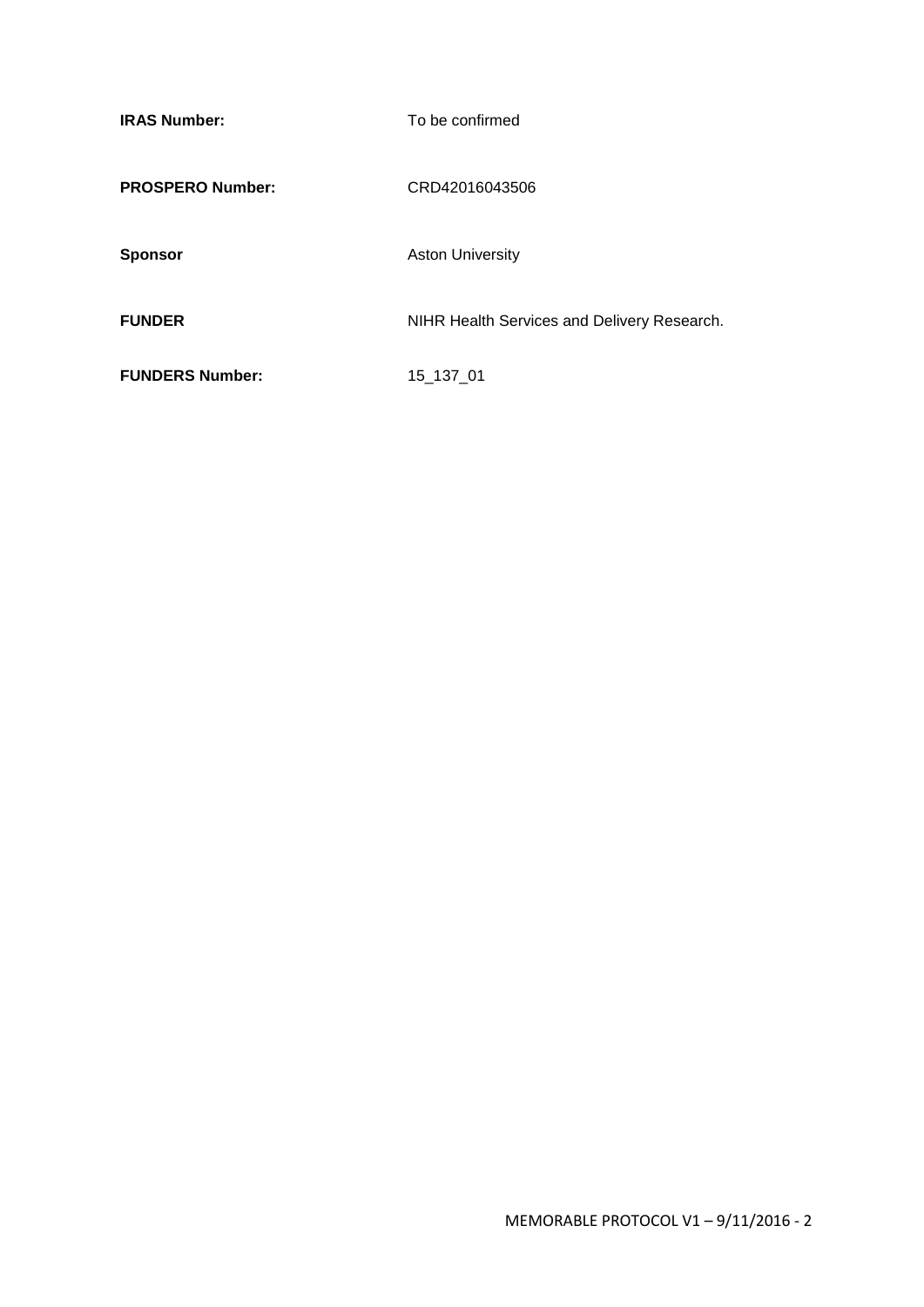# **Version Control**

| Version number and date | <b>Author</b> | <b>Next Steps</b>      |
|-------------------------|---------------|------------------------|
| $V0.1 - 7/11/2016$      | IM            | Sent to co-applicants. |
| $V1 - 9/11/2016$        | IM            | Submitted to HS&DR     |
|                         |               |                        |
|                         |               |                        |
|                         |               |                        |
|                         |               |                        |
|                         |               |                        |
|                         |               |                        |
|                         |               |                        |
|                         |               |                        |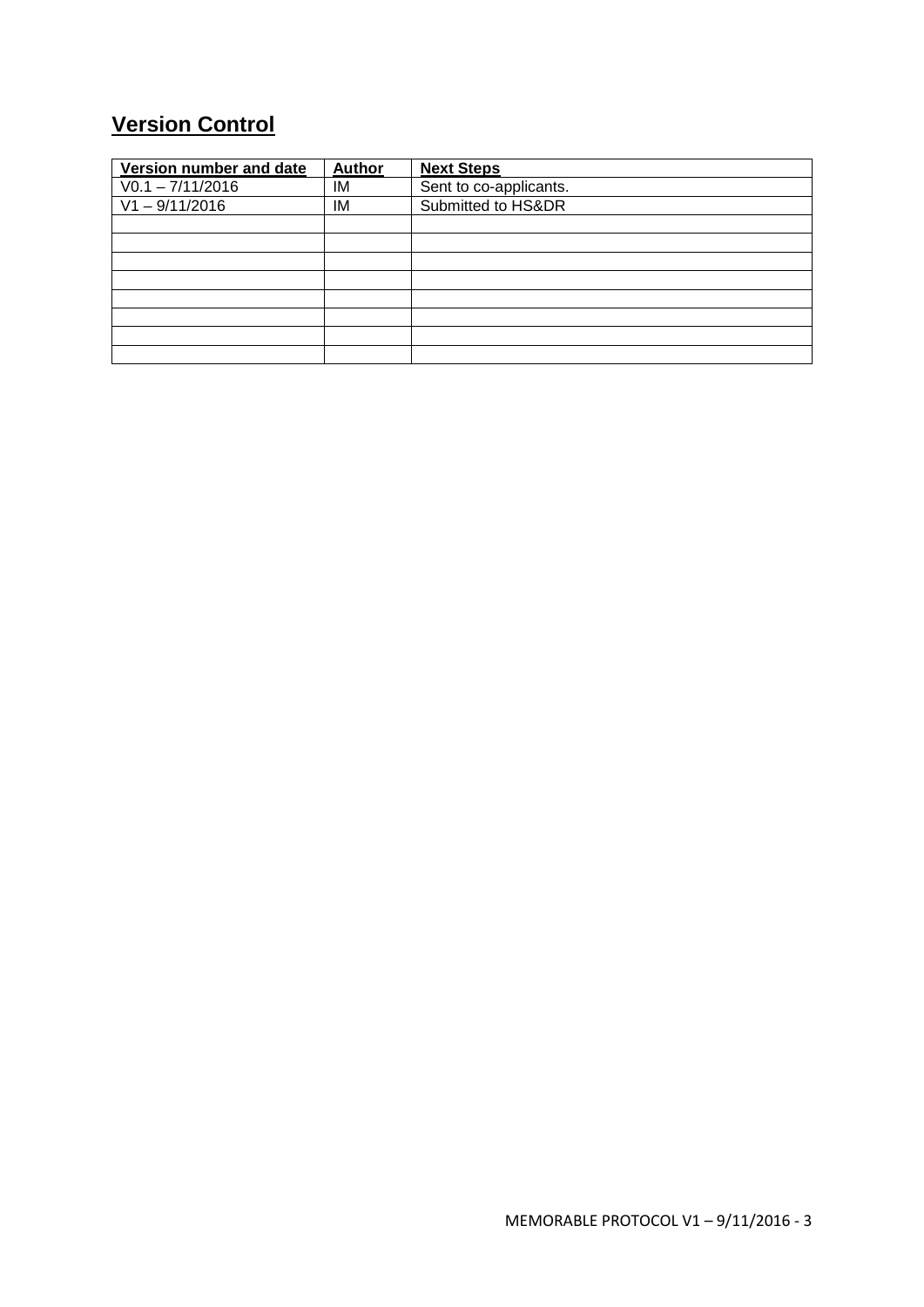## **Table of Contents**

| 1. | <b>Summary</b>                                       | 5              |
|----|------------------------------------------------------|----------------|
| 2. | <b>Background</b>                                    | 6              |
| 3. | Aims/Objectives                                      | 6              |
| 4. | <b>WP1: Literature Review</b>                        | $\overline{7}$ |
| 5. | <b>WP2: Realist Interviews</b>                       | 9              |
| 6. | WP3: Developing the Framework for an Intervention(s) | 9              |
| 7. | <b>Project Management and Governance</b>             | 10             |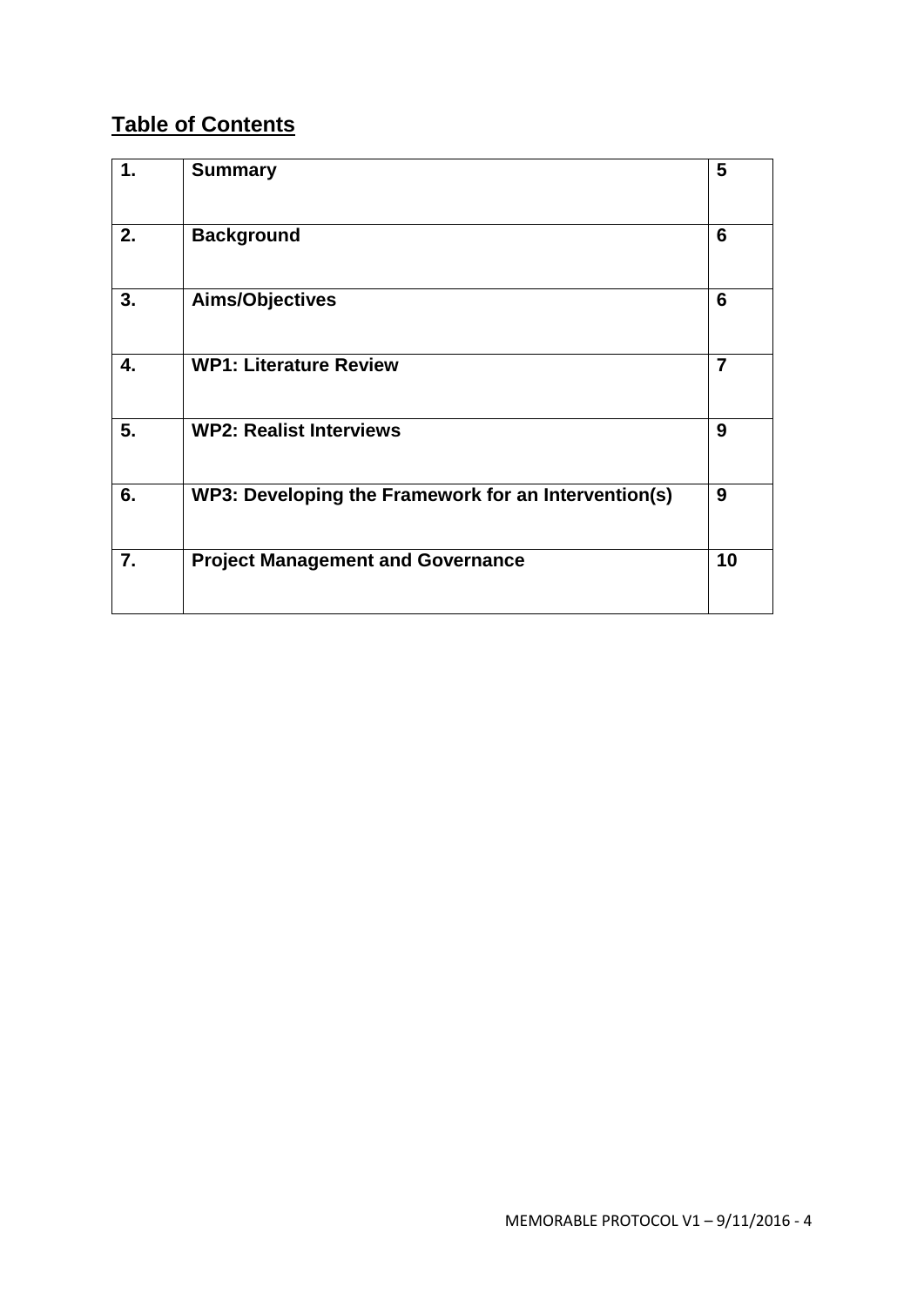## **1. Summary**

## Background:

Medication related adverse events have been estimated to be responsible for 5,700 deaths and cost the United Kingdom £750 million annually. This burden falls disproportionately on older people. Outcomes from interventions to optimise medication management are caused by multiple context sensitive mechanisms. The MEdication Management in Older people: REalist Approaches BAsed on Literature and Evaluation (MEMORABLE) project uses realist synthesis to understand how, why, for whom and in what contexts interventions, to improve medication management in older people on complex medication regimes residing in the community, work.

#### Method

This realist synthesis uses primary data from interviews to develop the programme theory. A realist logic of analysis will synthesise data both within and across the two data sources to inform the design of a complex intervention(s) (see flow diagram; appendix 1) to help improve medication management in older people.

#### 1. Literature Review

The review (using realist synthesis) contains five stages to develop an initial programme theory to understand why processes are more or less successful and under which situations: Focussing of the research question; developing the initial programme theory; developing the search strategy; selection and appraisal based on relevance and rigour; and data analysis/synthesis to develop and refine the programme theory and context, intervention, mechanisms configurations.

#### 2. Realist Interviews

Realist interviews will explore and refine our understanding of the programme theory developed from the realist synthesis. Up to 30 older people and their informal carers (15 older people with multimorbidity, 10 informal carers and 5 older people with dementia), and 20 care staff will be interviewed.

#### 3. Developing framework for the Intervention(s)

Data from the realist synthesis and interviews will be used to refine the programme theory for the intervention(s) to identify: the mechanisms that need to be 'triggered', and the contexts related to these mechanisms. Intervention strategies that change the contexts so the mechanisms are triggered to produce desired outcomes will be developed. Feedback on these strategies will be obtained.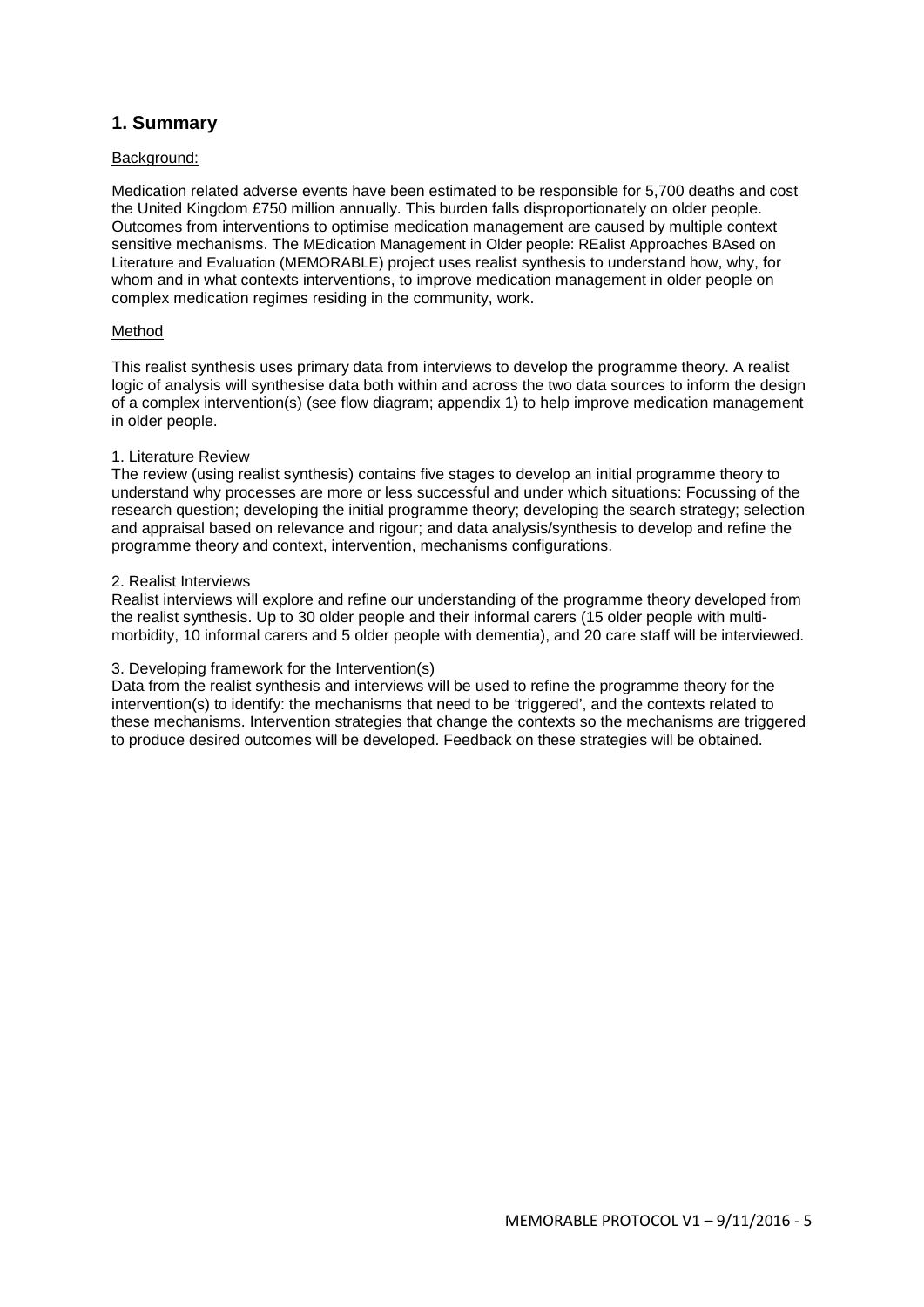## **2. Background**

Between 2010 and 2050 the number of older people living in the United Kingdom (UK) will nearly double from around 10 to 19 million (1). Half of people aged 75 or more are living with two or more long-term conditions (2). The Francis Report emphasised that patients should be protected from avoidable harm (3). Yet, medication related adverse events have been estimated to be responsible for 5,700 deaths, at a cost of £750 million to the UK health service, every year (4). Furthermore, between 5 to 8% of unplanned hospital admissions in the UK, are related to medication issues (5).

Safe and effective medication management is particularly challenging in older people with chronic or long-term conditions on multiple medications with some degree of frailty and/or cognitive impairment (6)(7)(8)(9)(10)(11)(12). Older people, particularly those with dementia, may be more susceptible to medication related adverse events and less able to identify when a medication error has taken place (6) (8) (13) (14).

Complex care pathways delivered by a diverse range of care staff are needed to support medication management (2) (15). For instance, older people often attend multiple clinics and interact with multiple health and social care professionals including GPs, community pharmacists, district nurses and various secondary care clinicians, all of whom help to optimise their medication management (6) (15). In addition, for many older people, formal and informal carers have a key and pivotal role and provide front-line support for their medication management needs (16) (17). However, formal carers frequently lack the appropriate training to deliver this role and informal carers, who often have selfcare difficulties themselves, struggle with the responsibility and find the role stressful and burdensome (17) (18) (19) (20) (21). Recent NICE guidance has identified the need for a collaborative approach to supporting older people with long-term conditions in managing their medication(s) (22).

Realist approaches aim to understand how a given context affects any mechanism, to generate either a positive or a negative outcome (23)(24). In other words, they explore the relationship between context, mechanism and outcome (CMO) configurations or CMOCs (23). Our MEdication Management in Older people: REalist Approaches BAsed on Literature and Evaluation (MEMORABLE) study uses a realist synthesis to address the three steps within the Medical Research Council framework for Developing Complex Interventions: identifying the evidence base, identifying/developing theory and modelling process and outcomes (25) (see flow diagram for overview; appendix 1). Recognised guidelines for ensuring the quality of the review and how it is reported (the RAMESES guidelines) will be followed (23) (26) (27). In this study the realist programme theories will be developed through a combination of secondary (literature review, in the form of a realist synthesis: Work Package 1) and primary (realist interviews: Work Package 2) data collection methods. In Work Package (WP) 3 we will use data from within and across WP1 and WP2 to further develop and refine the realist programme theory. The data collected from each work package will be continually analysed to enable emerging findings from one package to inform the other. Finally, the resulting refined realist programme theory will be used to design the framework for the intervention(s) (WP3).

## **3. Aims/Objectives**

**Aim:** To use realist synthesis including primary data collection to develop a framework for a novel multi-disciplinary, multi-agency intervention(s), to improve medication management in older people on complex medication regimens resident in the community.

## **Objectives**

1. To understand how and why any potentially relevant interventions, to optimise medication management, work (or do not work) for particular groups of older people in certain circumstances.

2. To synthesize the findings from objective 1 into a realist programme theory of an intervention(s) to support older people living in the community manage their medication.

3. To use realist programme theory developed from objective 2 to inform the development of an intervention(s) to assist older people living in the community to manage their medication.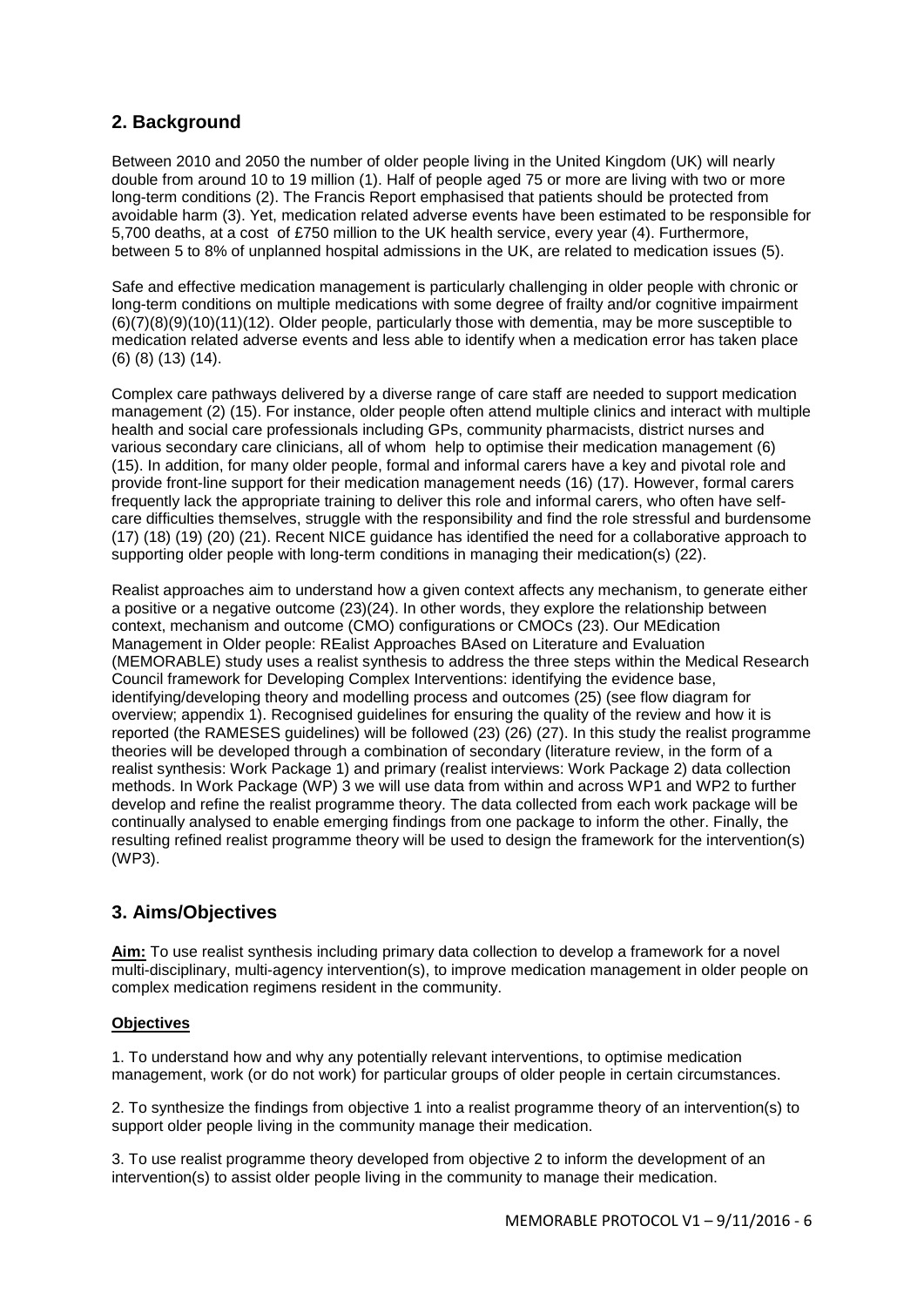## **4. WP1: Literature Review**

## Method

This literature review (in the form of a realist synthesis) comprises five stages:

1. Focussing the Synthesis: the overall focus is to develop a realist programme theory for an intervention to support older people living in the community to manage their medication. The realist synthesis will be focussed on the most relevant strategies that would be needed to be used in the medicine management intervention developed.

2. Developing Initial Programme Theory: a programme theory sets out how and why outcomes occur within an intervention (23) (28).

We will iteratively consult with our stakeholder group, and informally search the literature to locate current theories (29). This informal searching is more exploratory than the formal searching in step 3 and aims to rapidly identify a range of possibly relevant explanatory theories. Iterative discussions in the project team will aim to understand and synthesise the various theories into an initial coherent programme theory. The stakeholder group (that includes patient and public involvement) will provide content expertise to help synthesis the initial programme theory and later refinement.

The initial programme theory (candidate theory) will be refined as the synthesis progresses with input from both the project team and stakeholder group. The theory will be mapped out as a series of outcome steps required for the final desired outcome, identifying intermediate outcomes that take place either sequentially or in parallel (26). For each step (where possible at this stage) the relevant and associated context and mechanism for each outcome will be developed from data identified from our informal searches (26) (30).

3. Developing a Search Strategy: we will use a CIMO (Context, Intervention, Mechanisms, Outcome) question framework (31) to construct an initial sampling frame for medication management in older people. The initial CIMO framework is:

**C**ontext: older people living in the community, medication complexity, ethnicity. Subgroup: people with dementia living in the community.

**I**ntervention: based on previous work and literature reviews possible interventions include support from formal or informal carers, education, medication review, self-management, tools (including technology) to support adherence.

**M**echanisms: the mechanism(s) triggered by the intervention will be identified by the programme theory.

**O**utcomes: quality of life, adherence, adverse events, carer burden, economic (care costs including residential care and hospitalisations).

We will then select distinct subsets of literature from within the sampling frame with which to test emerging theory (30) (32). At this point we anticipate that we will be able to use a comprehensive sampling approach. However, if the size of the literature proves unmanageable then we will employ a variety of appropriate sampling strategies (e.g. theoretical sampling, maximum variation sampling, extreme case sampling) to optimise the analytical value of the realist synthesis component, as specified by the methodology (33).

The initial sampling frame will be used as the starting point for selection of 'index papers' from which suggested conceptual or contextual explanations will be identified, developed and explored by following links out to wider bodies of relevant literature (30) (32). When retrieved data suggests certain mechanisms may be particularly important, the search techniques will be refined to identify data from other clinical environments where these mechanisms may also be in operation, so that we can better understand their behaviour under different contexts.

Realist synthesis uses iterative, purposive sampling from a wide range of evidence to develop, refine, confirm and refute theories about how and why an intervention works, for whom, and in what circumstances (33). Consequently, the search strategy will be developed iteratively and re-visited at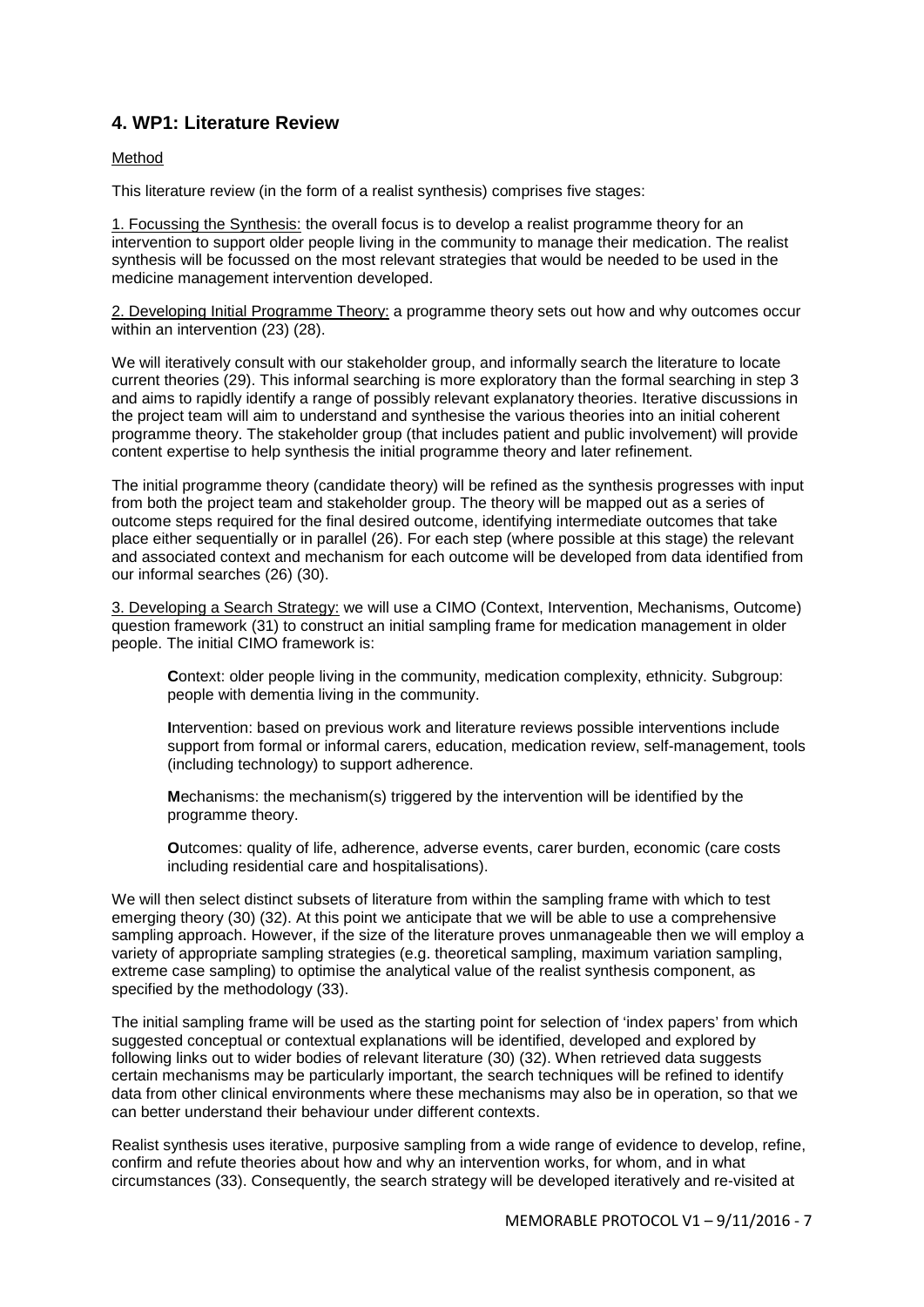predetermined milestones, using different permutations and additional concepts (30) (32). Searching will be guided by the need to find data to develop the programme theory and hence additional searching may be needed.

We will subsequently use 'cluster searching' to identify 'clusters' of data from related publications. This approach will add to the conceptual richness and contextual thickness of studies initially identified within the sampling frame constructed through conventional topic-based searching (32). We will identify "sibling" (i.e. directly linked outputs from a single study) and "kinship" (i.e. associated papers with a shared contextual or conceptual pedigree) papers and reports to add richness of data while preserving both rigour and relevance (32). Active pursuit of citation networks, using Google Scholar and Web of Science will be used to link index papers to the wider literature. Searching will continue until sufficient data is found ('theoretical saturation') to conclude that a candidate programme theory is sufficiently coherent and plausible (30).

We will use the most up-to-date methodological literature when devising search strategies relating to older people or medication management (34). Based on previous work international guidance and discussions with information specialists, sources will include: Scopus, Web of Science, EMBASE/PubMed/MEDLINE, Cochrane, CINAHL, PSYCINFO, ProQuest, Sociological Abstracts, Google Scholar, BASE (Bielefield Academic Search Engine)/ETHOS (British Library Electronic Thesis Online)/ProQuest Dissertations and Thesis, Grey Literature in Europe [\(http://www.opengrey.eu/\)](http://www.opengrey.eu/) and NHS Evidence and equivalent, external experts and charities/user groups and reference lists of relevant papers (30) (35).

4. Selection and Appraisal: Inclusion and exclusion are based on (30) (36):

- Does the document contain any data that can contribute to developing or testing theory (**relevance**)?
- Are the methods (if any) utilised to generate the relevant data trustworthy and credible (**rigour**)?

Selection and appraisal is a two-step process:

1). Potentially relevant documents will initially be screened by title, abstract and key words (30) (32) by the Research Associate (RA). A 10% random sample will be checked by AB and GW for consistency (any disagreements will be resolved with the input of IM);

2). The full texts of this set of documents will be obtained and screened by the RA. Again a 10% random sample will be checked by AB and GW for consistency using the same approach as outlined above.

The full texts of all relevant documents will be imported into NVivo (a qualitative data analysis software tool). Relevant data from included documents will be coded into NVivo. Some of the codes will come from the programme theory (i.e. deductive coding). Others will come from the data (i.e. inductive coding). These codes will cover concepts that are judged to be important and potentially relevant to the programme theory. When coding, where it is possible to make such inferences, data will be coded as context, mechanism or outcome. Any data that informs the relationship of data within Context-Mechanism-Outcome-Configurations (CMOCs) or between the CMOCs (contained within the programme theory) will also be coded (23) (36).

5. Data Analysis and synthesis: will configure the coded data to develop the CMOCs within the programme theory by piecing together data from different sources (23). Relevant data will be interpreted as being about context, mechanism and/or outcome within the CMOCs contained within our overarching programme theory. These data may come from a range of included documents or from the interview transcripts (see WP2 below). The configurations will be presented and discussed and debated within our regular project team meetings. We will ask a number of questions about the data informed by the approach used in Wong et al. (see Box 1 in the reference) (29). These questions will cover: relevance, interpretation of meaning, judgement regarding the CMOCs, judgements about the programme theory and rigour. Part of the process of data analysis will involve making inferences about the relationships of the CMOCs to the programme theory (23). Where needed, we will attempt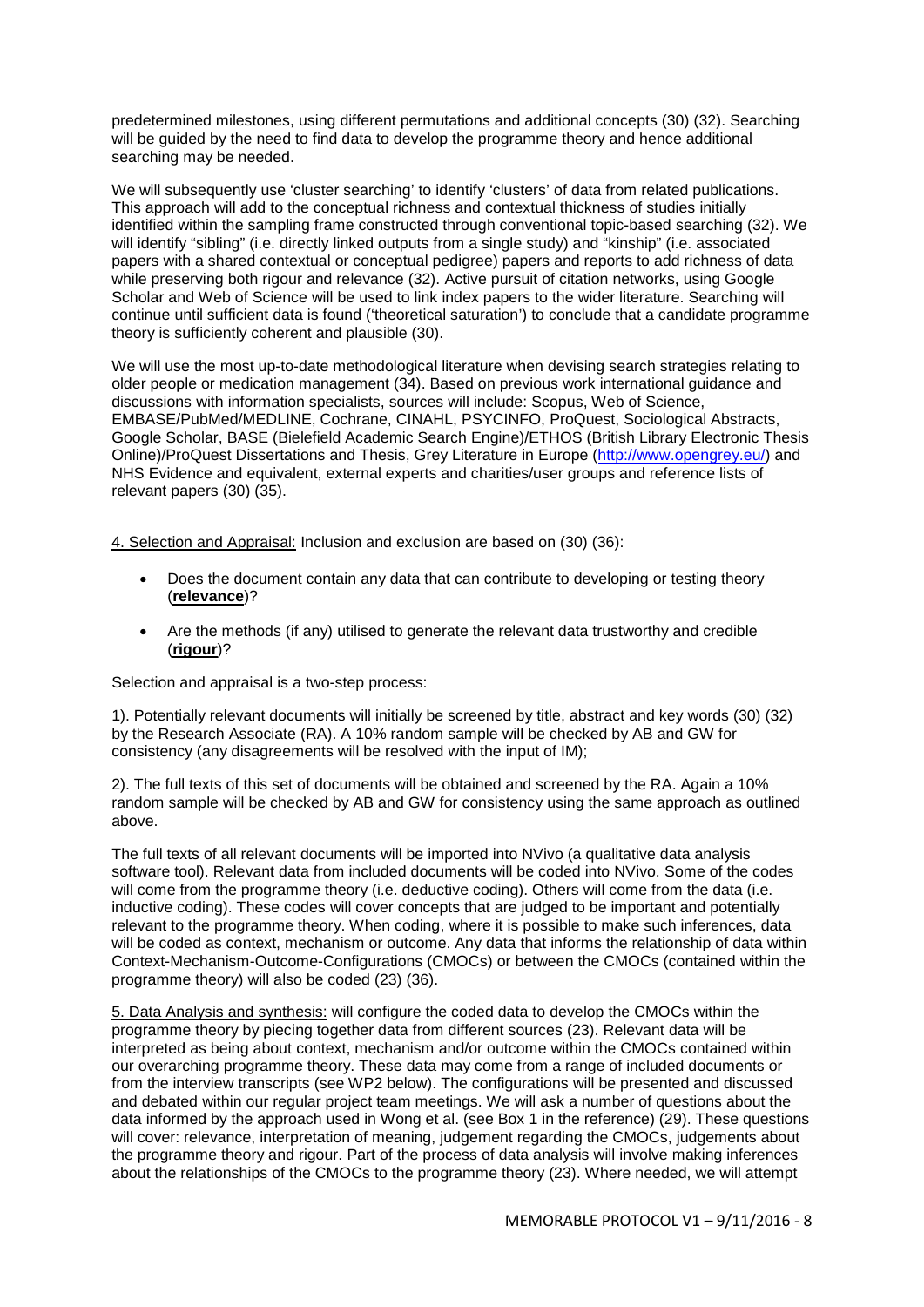to link our findings to substantive theories to further refine our theoretical understanding; for example social cognitive theory is frequently referenced in connection with medication self-management and may help to explain some aspects of the programme theory (37) (38)*.* 

## **6. WP2: Realist Interviews**

Realist interviews are a type of qualitative interview where the researcher does a 'show and tell' with the participant (39). The participant is initially asked a series of general questions about the topic area (i.e. is 'eased in') and then questioned in the most neutral way possible about aspects of the programme theory (see appendix 2 for Outline Interview Schedule). Realist interviews will gather additional data to confirm, refute or refine aspects of the programme theory developed from the literature review work package (WP1) (40). The intention is that these interviews will be used to further develop and refine aspects of the programme theory that remain unclear based on the analyses of data from the realist synthesis. Or they may surface potentially relevant data about aspects of the programme theory that have not been found in the literature.

Method: Ethical approvals will be sought prior to the start of this WP. Focus groups and/or interviews with older people, informal carers, and care staff will be recorded and transcribed verbatim. We will ascertain from the participants whether focus groups or one-to-one interviews are most appropriate. We are mindful of the sensitive issues which may be discussed and some people may prefer a oneto-one interview although some may find the group environment empowering. Based on our practical experience one-to-one interviews are likely to be needed for care staff.

Sample size: Up to 30 older people and their informal carers (15 older people with multi-morbidity, 10 informal carers and 5 older people with dementia), and 20 health and social care staff (including formal carers). Previous experience indicates that this will generate sufficient data for an in-depth analysis from multiple perspectives (41) (42). However, interviews will stop when theoretical saturation is reached. The sampling strategy will be informed by the data collected from WP1 and be directed by the need to find data relevant to explore and refine aspects of the programme theory developed in WP1. Sampling of participants will be as follows:

a. Interviews with older people and informal carers: Participants will be purposively sampled to ensure diversity in potentially conceptually-relevant characteristics (for example) including: age; ethnicity; gender; number of co-morbidities; presence of dementia; level of support from carer.

b. One-to-one interviews with health and social care professionals (including GPs, social workers, formal carers, nurses, community pharmacists, secondary care consultants) who support older people in medication management. Participants will be purposively sampled to ensure diversity in potentially conceptually-relevant characteristics (for example) including: locality (rural vs. urban) and the index of deprivation in the area that they work.

Data Analysis: NVivo software will be used to organise the qualitative data. The process of coding the data from the transcripts of the interviews / focus groups will be similar to that outlined above in WP1.

Data coding and analysis will initially be conducted by the RA. One member of the team (GW) will independently check 10% of interviews for consistency in coding. Data analysis will take place after each interview / focus group and use a realist logic of analysis. Through discussion and disputation the project team will make inferences with respect to how the programme theory should be further refined (or not) based on the additional data from the realist interviews. In other words, asking the question how and why do these findings inform (if at all) the programme theory from WP1 and what refinements (if any) do we need to make to it? As quality control processes: a) transcripts will be shared with participants and feedback elicited as to their veracity and; b) a 10% sample of transcripts will be checked for consistencies in coding, interpretations and inferences made by GW. Any disagreements will be resolved by discussion between the RA, GW and IM, with IM being the final arbiter.

## **6. WP3: Developing the Framework for an Intervention(s)**

The data from the realist synthesis (literature review) and realist interviews will be used to further refine realist programme theory of an intervention(s) to support older people, including people with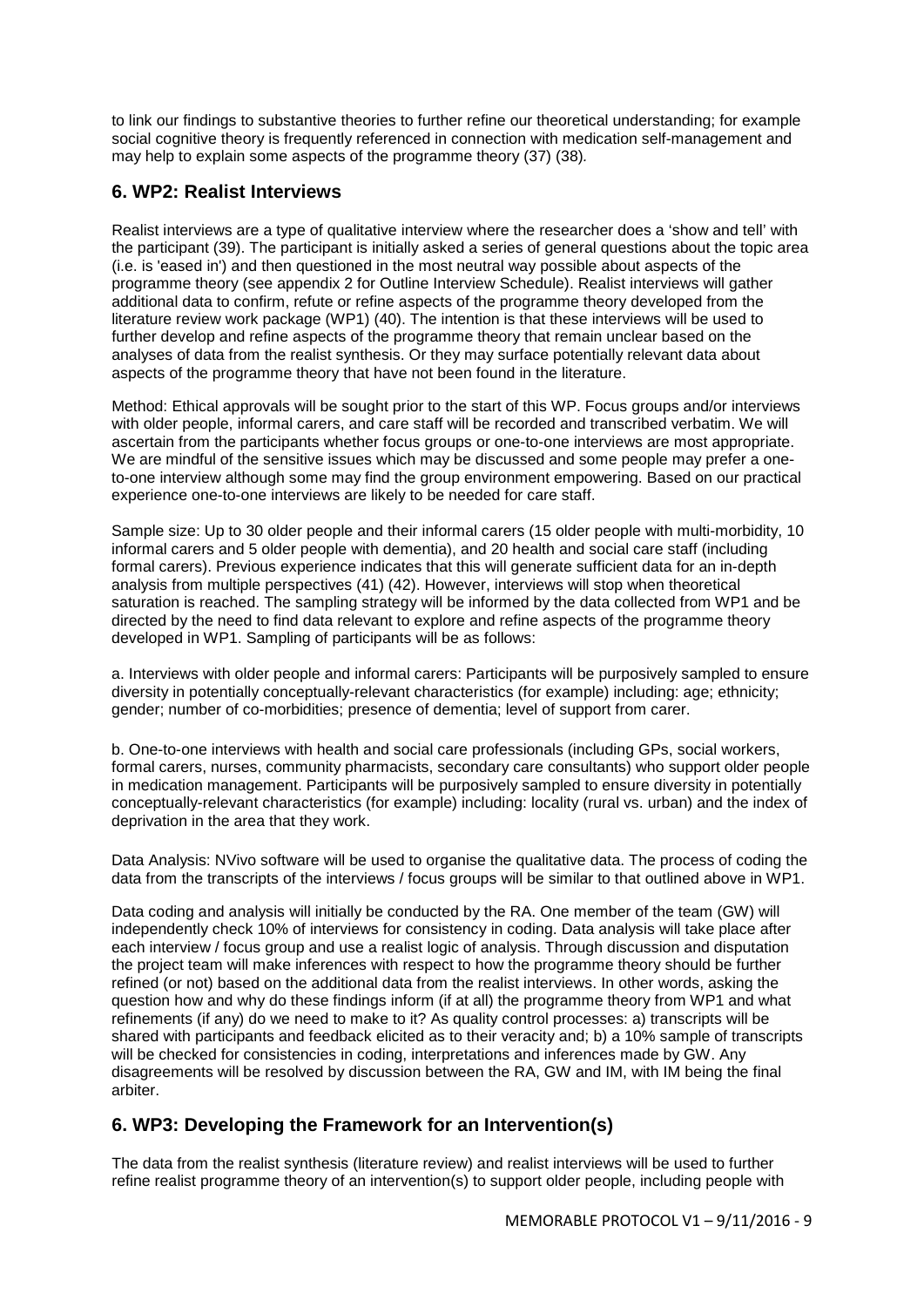dementia, living in the community manage their medication. If needed, at this stage we will undertake additional searching and/or interviews to find additional relevant data to refine the programme theory. However, we anticipate that by this stage we will have found enough data for us to reach theoretical saturation. We will be able to combine the data from these two sources as we will be using the same logic of analysis for both the interview data and that from the realist synthesis (33).

To move from programme theory to intervention(s) design we will:

a) use the data from the realist synthesis and realist interviews to identify the most important mechanisms within the programme theory that need to be 'triggered' to get desired outcomes;

b) identify which contexts are related to these 'key' mechanisms (i.e. which CMOCs are the mechanisms found in);

c) draw on data from the realist synthesis that provides information of the intervention strategies that can change the contexts in the relevant 'key' CMOCs. In other words, for this last stage we will seek information on which intervention strategies we might be able to use to change the contexts in such a way that 'key' mechanisms are triggered to produce desired outcomes (23). Ultimately the analysis will provide information on the required intervention strategies (26) (40) (43).

These strategies will be presented to a project event involving 30 care staff plus 10 PPI reps to obtain detailed feedback on our proposed intervention strategies. This will include discussion on the plausibility, feasibility and relevance to patients and the NHS. The data from this event will be analysed and the outputs presented to the stakeholder group providing information on the required intervention strategies and thus the framework to formulate an intervention(s) for future feasibility testing.

## **7. Project Management and Governance**

### **Project Management Structure**

Project Management will be undertaken by Ian Maidment with support from the Research Associate and AHRIC (Aston Health Research and Innovation Cluster). The groups will support this project.

#### The Project Team (PT).

This will contain all co-applicants, the Research Associate and the Director of AHRIC (NS). The core team will be responsible for running all aspects of the project and dissemination of results. Membership:

Ian Maidment (Senior Lecturer in Clinical Pharmacy, Aston University): Chief Investigator.

Nichola Seare (Director, Aston Health Research and Innovative Cluster): Project Management Support.

Research Associate: to be appointed.

Dr Andrew Booth, University of Sheffield, lead on realist review (WP1)

Associate Professor Judy Mullan, Wollongong University, Pharmacist, International Perspective

Dr Jane McKeown, University of Sheffield, advise qualitative methods and PPI strategy

Sylvia Bailey, Age UK, PPI Lead

Dr Geoffrey Wong, University of Oxford, senior supervisory on realist methods.

Stakeholder Group (SG)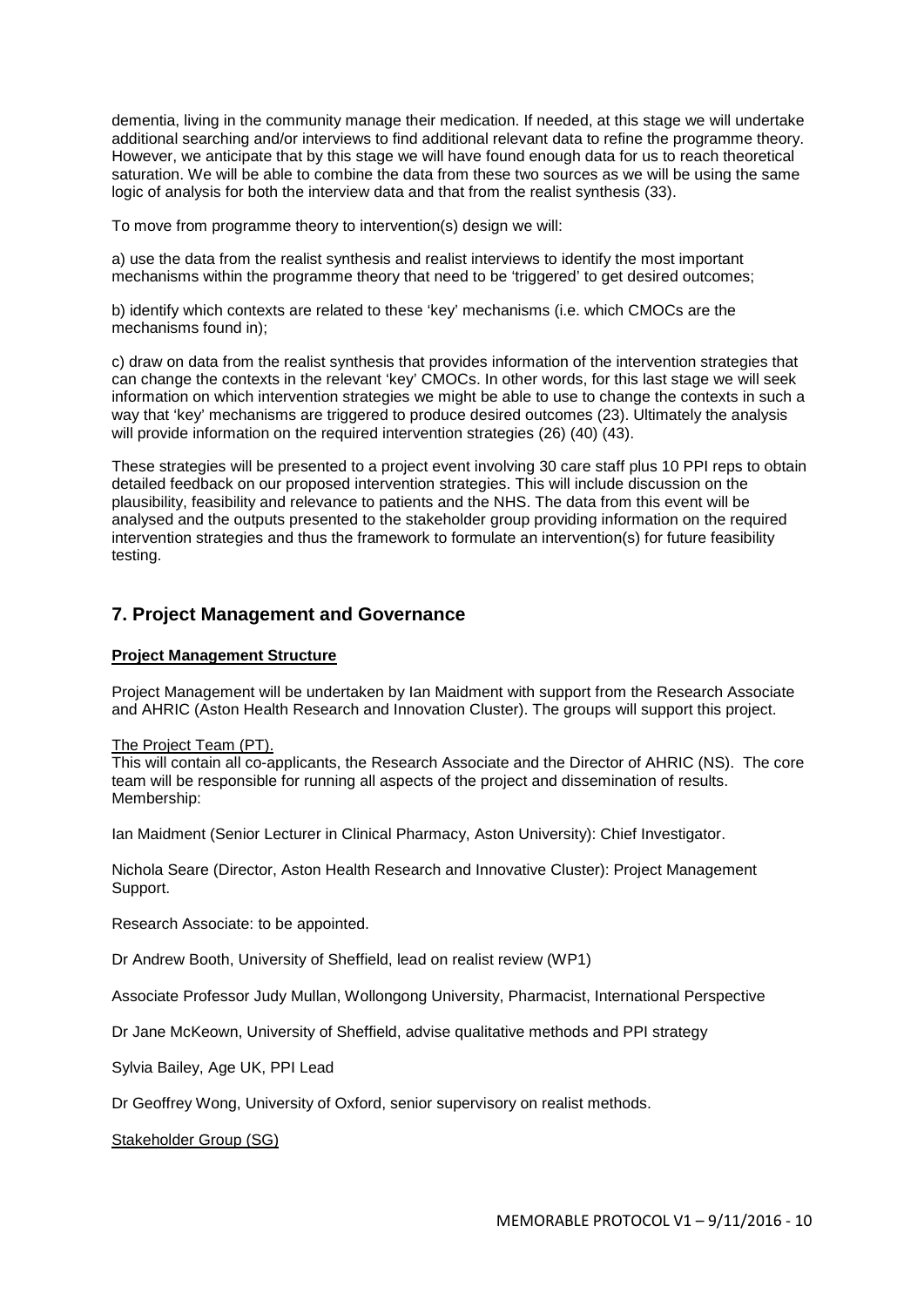The SG will provide advice to the project team and provide feedback on the veracity of our programme theory as it is developed during the project. The group will also monitor progress against milestones, provide advice, promote the project, and communicate with stakeholders. The SG will advise on study documentation, and help us to refine our dissemination strategy and outputs to maximise impact and knowledge mobilisation.

The SG will have an independent chair and other members will include PPI reps, the Research Associate, IM and NS and health and social care professionals.

## **Sponsorship**

Aston University will act as Sponsor for the study.

#### **Research Ethics Committee (REC) Review**

A Favourable Opinion will be sought from a National Research Ethics Service REC flagged for research with adults lacking capacity to consent.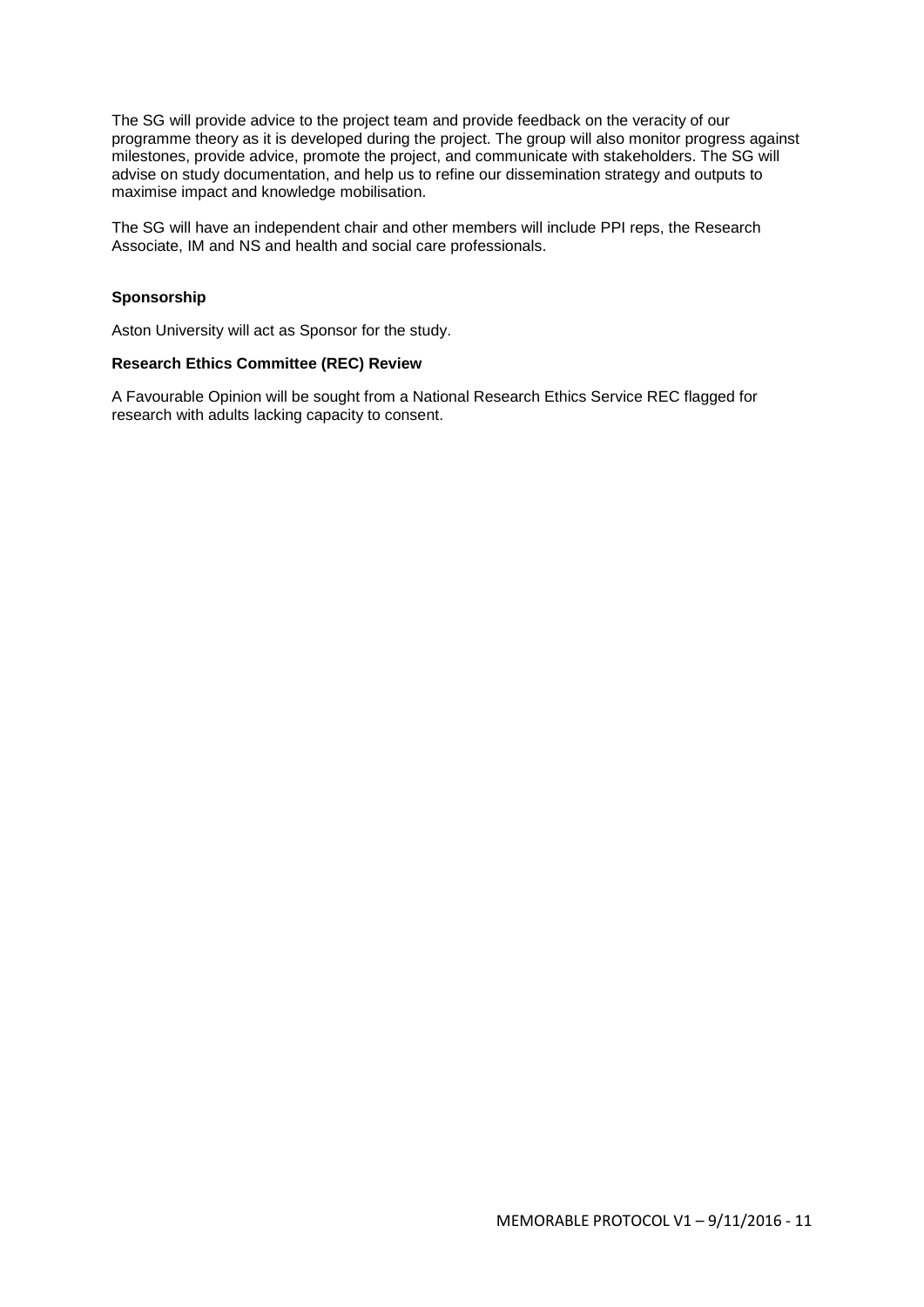## **References**

- 1. Parliament UK. The ageing population: key issues for the 2010 Parliment [Internet]. [cited 2016 Oct 17]. Available from: http://www.parliament.uk/business/publications/research/key-issuesfor-the-new-parliament/value-for-money-in-public-services/the-ageing-population/
- 2. Hobbs FDR, Baker M, Davies DSC. Morbidity matters: challenges for research. Br J Gen Pract [Internet]. 2015;65(633):e215--e216. Available from: http://bjgp.org/content/65/633/e215
- 3. Francis R. Report of the Mid Staffordshire NHS Foundation Trust Public Inquiry Executive summary Report of the Mid Staffordshire NHS Foundation Trust Public Inquiry [Internet]. 2013. Available from: https://www.gov.uk/government/uploads/system/uploads/attachment\_data/file/279124/0947.pd
- f 4. National Patient Safety Agency. Safety in doses: medication safety incidents in the NHS [Internet]. 2007. Available from: http://www.nrls.npsa.nhs.uk/resources/?EntryId45=59822
- 5. Frontier Economics. Exploring the costs of unsafe care in the NHS [Internet]. 2014. Available from: http://www.frontier-economics.com/documents/2014/10/exploring-the-costs-of-unsafecare-in-the-nhs-frontier-report-2-2-2-2.pdf
- 6. NICE. Medicines optimisation: the safe and effective use of medicines to enable the best possible outcomes. NICE Guidel [Internet]. 2015;(March). Available from: www.nice.org.uk/guidance/ng5/resources/medicines-optimisation-the-safe-and-effective-useof-medicines-to-enable-the-best-possible-outcomes-51041805253
- 7. Mallet L, Spinewine A, Huang A. Prescribing In Elderly People 2 The challenge of managing drug interactions in elderly people. Lancet. 2007;370:185–91.
- 8. The British Geriatrics Society. Fit for Frailty: Consensus best practice guidance for the care of older people living with frailty in community and outpatient settings. 2014. 26 p.
- 9. Fox C, Richardson K, Maidment ID, Savva GM, Matthews FE, Smithard D, et al. Anticholinergic Medication Use and Cognitive Impairment in the Older Population: The Medical Research Council Cognitive Function and Ageing Study. J Am Geriatr Soc [Internet]. 2011;59(8):1477–83. Available from: http://dx.doi.org/10.1111/j.1532-5415.2011.03491.x
- 10. Jiang H-Y, Chen H-Z, Hu X-J, Yu Z-H, Yang W, Deng M, et al. Use of Selective Serotonin Reuptake Inhibitors and Risk of Upper Gastrointestinal Bleeding: A Systematic Review and Meta-analysis. Clin Gastroenterol Hepatol [Internet]. 2015;13(1):42–50.e3. Available from: http://www.sciencedirect.com/science/article/pii/S1542356514009276
- 11. Richardson K, Bennett K, Maidment ID, Fox C, Smithard D, Kenny RA. Use of Medications with Anticholinergic Activity and Self-Reported Injurious Falls in Older Community-Dwelling Adults. J Am Geriatr Soc [Internet]. 2015;63(8):1561–9. Available from: http://dx.doi.org/10.1111/jgs.13543
- 12. Peklar J, O'Halloran AM, Maidment ID, Henman MC, Kenny RA, Kos M. Sedative Load and Frailty Among Community-Dwelling Population Aged ≥65 Years. J Am Med Dir Assoc [Internet]. 2015;16(4):282–9. Available from: http://www.sciencedirect.com/science/article/pii/S1525861014006720
- 13. Maidment ID, Haw C, Stubbs J, Fox C, Katona C, Franklin BD. Medication errors in older people with mental health problems: a review. Int J Geriatr Psychiatry [Internet]. 2008;23(6):564–73. Available from: http://dx.doi.org/10.1002/gps.1943
- 14. Maidment I. Medication -related adverse events in older people with dementia causes and possible solutions [Internet]. 2013. Available from: http://eprints.aston.ac.uk/21396/1/Studentthesis-2013.pdf
- 15. SERCO/HSJ. Commission on hospital care for frail older people. Main Report. 2014;(November):1–69. Available from: http://www.hsj.co.uk/Journals/2014/11/18/l/q/r/HSJ141121\_FRAILOLDERPEOPLE\_LO-RES.pdf
- 16. National Voices. Supporting self-management. 2014;(September):27. Available from: http://www.nationalvoices.org.uk/sites/www.nationalvoices.org.uk/files/supporting\_selfmanagement.pdf
- 17. Local Democracy Think Tank. Key to Care Report of the Burstow Commission on the future of the home care workforce [Internet]. 2014. Available from: http://www.lgiu.org.uk/wpcontent/uploads/2014/12/KeyToCare.pdf
- 18. Strategic Society Centre and Independent Age. The bigger picture: understanding disability and care in England's older population [Internet]. 2014. Available from: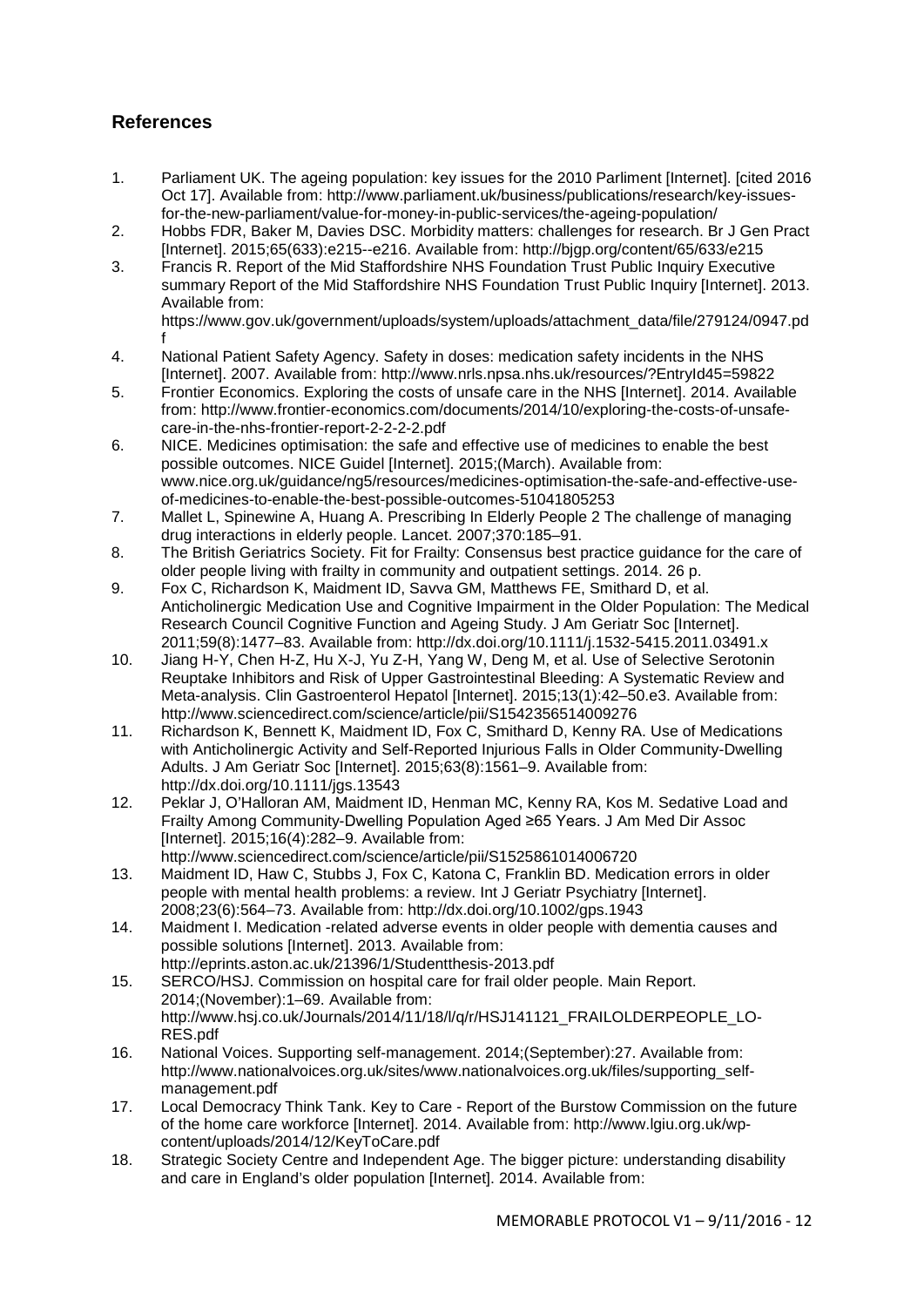http://strategicsociety.org.uk/wp-content/uploads/2014/11/The-Bigger-Picture-Understandingdisability-and-care-in-Englands-older-

population.pdf\nhttp://www.independentage.org/media/847199/biggerpicture\_policyfinal.pdf

- 19. Poland F, Mapes S, Pinnock H, Katona C, Sorensen S, Fox C, et al. Perspectives of carers on medication management in dementia: lessons from collaboratively developing a research proposal. BMC Res Notes [Internet]. 2014;7(1):1–10. Available from: http://dx.doi.org/10.1186/1756-0500-7-463
- 20. Lieto JM, Schmidt KS. Reduced ability to self-administer medication is associated with assisted living placement in a continuing care retirement community. J Am Med Dir Assoc [Internet]. 2005;6. Available from: http://dx.doi.org/10.1016/j.jamda.2005.04.002
- 21. Gillespie R, Mullan J, Harrison L. Managing medications: the role of informal caregivers of older adults and people living with dementia. A review of the literature. J Clin Nurs [Internet]. 2014;23(23–24):3296–308. Available from: http://dx.doi.org/10.1111/jocn.12519
- 22. National Institute for Heath and Care Excellence. Older people with social care needs and multiple long-term conditions. NICE Guidel [Internet]. 2015;(November). Available from: https://www.nice.org.uk/guidance/ng22
- 23. Wong G, Greenhalgh T, Westhorp G, Buckingham J, Pawson R. RAMESES publication standards: realist syntheses. BMC Med [Internet]. 2013;11(1):1–14. Available from: http://dx.doi.org/10.1186/1741-7015-11-21
- 24. Greenhalgh T, Wong G, Westhorp G, Pawson R. Protocol realist and meta-narrative evidence synthesis: Evolving Standards (RAMESES). BMC Med Res Methodol [Internet]. 2011;11(1):1–10. Available from: http://dx.doi.org/10.1186/1471-2288-11-115
- 25. MRC. Developing and evaluating complex interventions: new guidance [Internet]. Vol. 337, Medical Research Council. 2008. Available from: https://www.mrc.ac.uk/documents/pdf/complex-interventions-guidance/ (accessed 28th October 2016)
- 26. Goodman C, Dening T, Gordon AL, Davies SL, Meyer J, Martin FC, et al. Effective health care for older people living and dying in care homes: a realist review. BMC Health Serv Res [Internet]. 2016;16(1):1–14. Available from: http://dx.doi.org/10.1186/s12913-016-1493-4
- 27. Greenhalgh T, Wong G, Jagosh J, Greenhalgh J, Manzano A, Westhorp G, et al. Protocol the RAMESES II study: developing guidance and reporting standards for realist evaluation. BMJ Open [Internet]. 2015 Aug 1;5(8). Available from: http://bmjopen.bmj.com/content/5/8/e008567.abstract
- 28. Gordon AL, Goodman C, Dening T, Davies S, Gladman JRF, Bell BG, et al. The Optimal Study: Describing the Key Components of Optimal Health Care Delivery to {UK} Care Home Residents: A Research Protocol. J Am Med Dir Assoc [Internet]. 2014;15(9):681–6. Available from: http://www.sciencedirect.com/science/article/pii/S1525861014003910
- 29. Wong G, Brennan N, Mattick K, Pearson M, Briscoe S, Papoutsi C. Interventions to improve antimicrobial prescribing of doctors in training: the IMPACT (IMProving Antimicrobial presCribing of doctors in Training) realist review. BMJ Open [Internet]. 2015 Oct 1;5(10). Available from: http://bmjopen.bmj.com/content/5/10/e009059.abstract
- 30. Wong G, Westhorp G, Pawson R, Greenhalgh T. Realist Synthesis. RAMESES Training Materials. RAMESES Proj [Internet]. 2013;(July 2013):55. Available from: http://www.ramesesproject.org/media/Realist\_reviews\_training\_materials.pdf
- 31. Denyer D, Tranfield D, Van Aken JE. Developing Design Propositions through Research Synthesis. Organ Stud. 2008;29(3):393–413.
- 32. Booth A, Harris J, Croot E, Springett J, Campbell F, Wilkins E. Towards a methodology for cluster searching to provide conceptual and contextual ``richness'' for systematic reviews of complex interventions: case study (CLUSTER). BMC Med Res Methodol [Internet]. 2013;13(1):1–14. Available from: http://dx.doi.org/10.1186/1471-2288-13-118
- 33. Funnell S, Rogers P. Purposeful program theory: effective use of thoeries of change and logic models. San Francisco: Jossey-Bass; 2011.
- 34. Stevenson M, Taylor BJ, Knox J. Risk in dementia care: searching for the evidence. Health Risk Soc [Internet]. 2015;8575(February):1–17. Available from: http://www.tandfonline.com/doi/full/10.1080/13698575.2015.1119256
- 35. McMahon T, Ward PR. HIV among immigrants living in high-income countries: a realist review of evidence to guide targeted approaches to behavioural HIV prevention. Syst Rev [Internet]. 2012;1(1):56. Available from: http://dx.doi.org/10.1186/2046-4053-1-56
- 36. Pawson R, Greenhalgh T, Harvey G, Walshe K. Realist review a new method of systematic review designed for complex policy interventions. J Heal Serv Res Policy [Internet]. 2005;10.